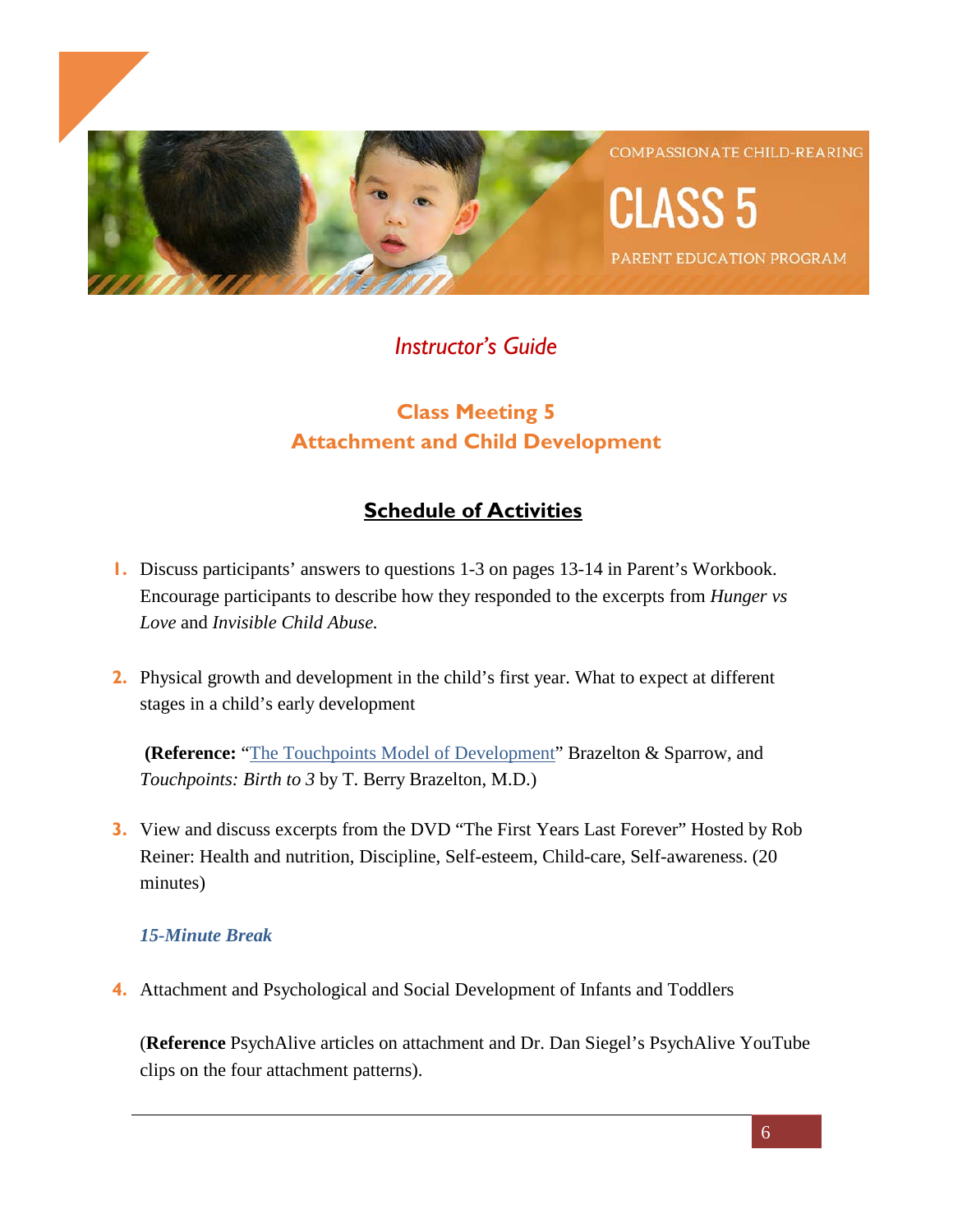View video clip of **["Lisa Firestone and Dan Siegel role playing secure and insecure](https://vimeo.com/278052394/d8fad6b962)  [attachment patterns](https://vimeo.com/278052394/d8fad6b962)**." (7 minutes)

**5.** View excerpts from videotaped interviews with parents who have explored their attachment history and the relationship they have now with their children. They answer questions about their childhood, their caregivers, and the biggest challenges they've faced as parents.

View video clip of "**[Parent Interviews](https://vimeo.com/278073533/0c9ca3436f)**"

- **6.** Open discussion of participants' reactions to the videotaped interviews.
- **7.** Exercise: Words to Describe Your Relationship; Participants think of three adjectives or words that reflect the relationship participants had with each parent or primary caregiver.
- **8.** Open discussion of an incident or memory that illustrates one of these adjectives or words.

**NOTE**: This exercise and discussion help parents explore the nature of their first attachments and the emotions they experienced in relating to a parents or caregiver. This is one of the first steps toward creating a coherent narrative of their early years and making sense of their past. Research has shown that people who have made sense of relational trauma from their childhood are more likely to develop a secure attachment with their child than those who have unresolved relational trauma.

**9.** Discussion of ways participants could form an ongoing support group or build a "team" to continue meeting together and helping each other with child-care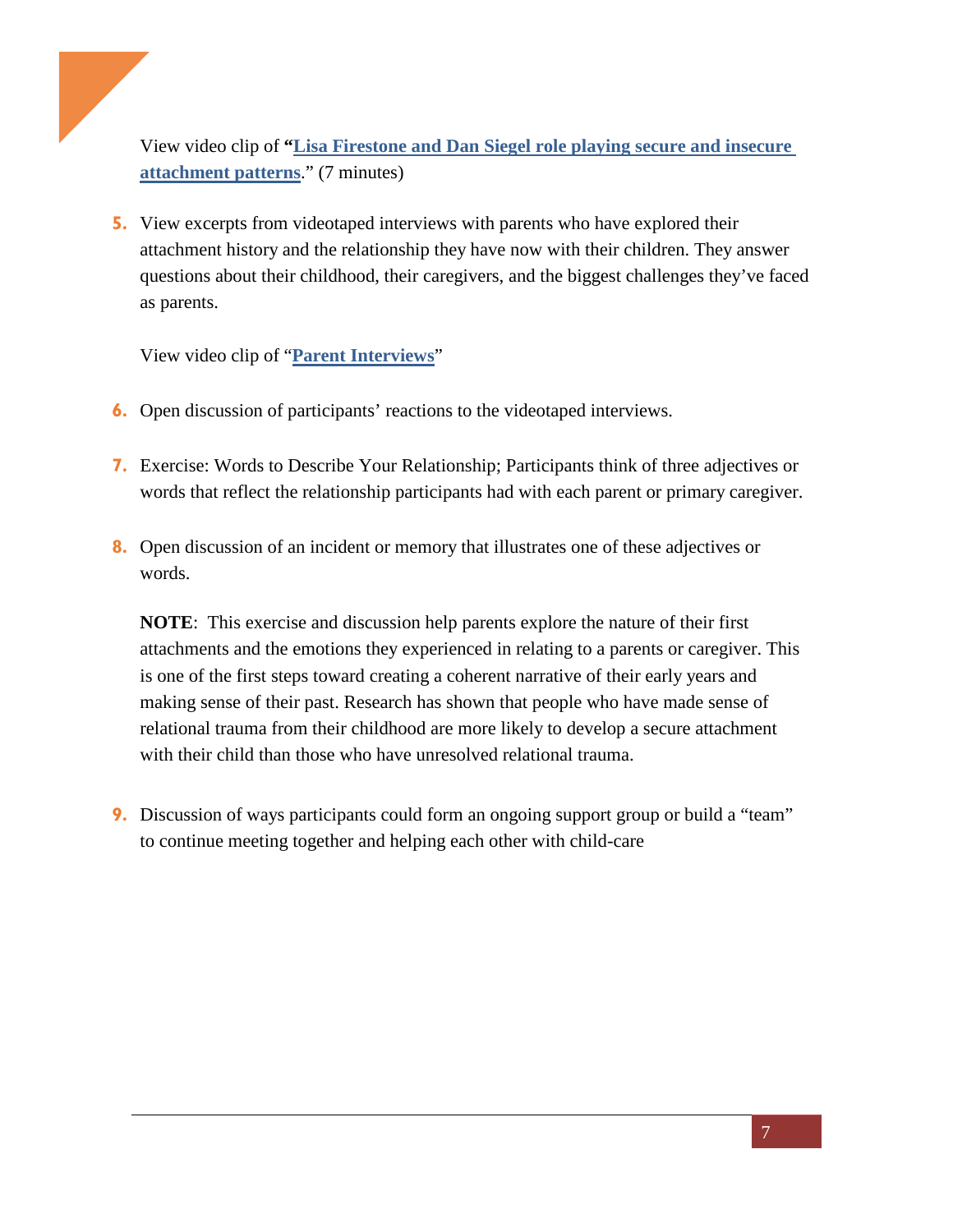# **CPR and Infant Safety Component (OPTIONAL)**

If a CPR instructor is available, the second par of this class could be devoted to CPR techniques and infant safety. Contact local university or infant development research departments for a person licensed to teach CRP for infants, as well as educational videotapes on infant research.

(Instructors should obtain a certificate from attending a professionally recognized course

in CPR which include, Infant resuscitation—CPR, Baby-proofing the home, and Auto

safety—selecting the proper car seat)

**Handouts for Class Meeting 5: [The Touchpoint Model of Development](https://ecourse.psychalive.org/wp-content/uploads/2018/04/Touchpoints_Model_of_Development1.pdf) [PsychologyToday Blog: Overcoming Two of Parenting's Greatest Challenges](https://ecourse.psychalive.org/wp-content/uploads/2018/04/Class-5-Handout-PT.pdf) [Words to Describe Your Early Relationships](https://ecourse.psychalive.org/wp-content/uploads/2018/04/Class-5-Handout-Words.pdf)**

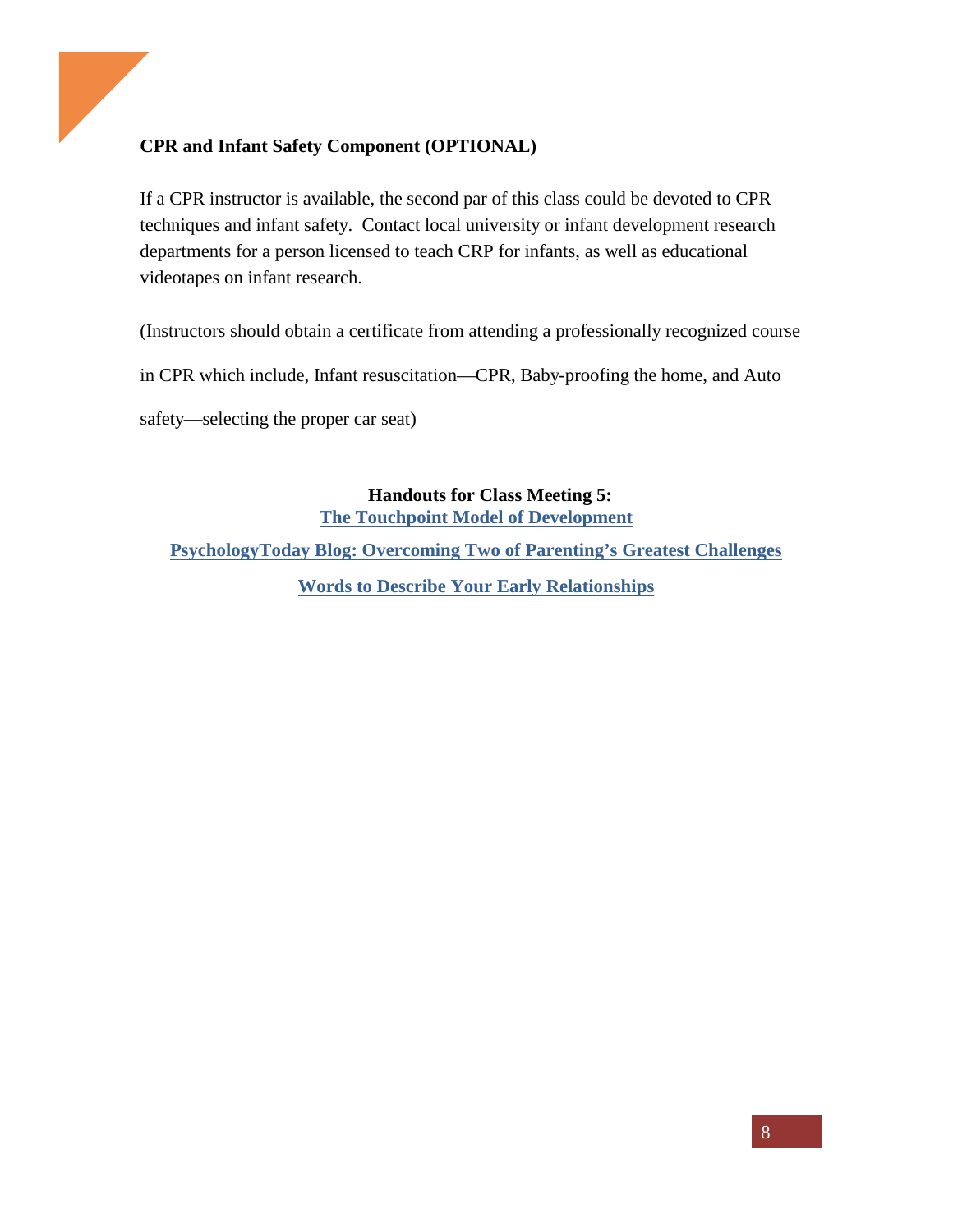

# **Guidelines for Group Process and Topics for Discussion**

## **Physical Development**

**Vision** - In the first weeks of life, babies seem to focus reasonably well on objects between 7 and 10 inches away. They look at human faces because (it is assumed that) faces have an interesting pattern of dots (eyes) within an outlined circle; one-month olds look more at the hairline than the eyes, and two month olds look more at the eyes.

**Hearing** - Compared to vision, hearing is well-developed in the newborn; sudden noises startle, rhythmic sounds soothe. In one study, infants a few hours old responded to conversation, opening their eyes, tensing their muscles, and moving their tongues, arms and legs.

Infants are not only adept at hearing but at perceiving what they hear. In the video "The First Years Last Forever," newborns showed preference for their mother's and father's voice over the voice of the attending physician, Dr. Berry Brazelton. Twenty-day old infants showed that they preferred listening to their own mothers speaking certain words over listening to an unfamiliar woman saying the same words. They sucked much harder on artificial nipples that activated the recording of their own mother's voice than they sucked on nipples that activated a recording of a stranger's voice.

**Locating sound** is not as well developed. One-month-olds looked in the wrong direction when presented with a recording of their mother's voice. 4- and 7-month-olds looked at the correct source of the sound.

**Touch** - Seems to be the most developed of all senses. For example, crying infants or newborns can be soothed by being wrapped or swaddled in a blanket or by being held snugly.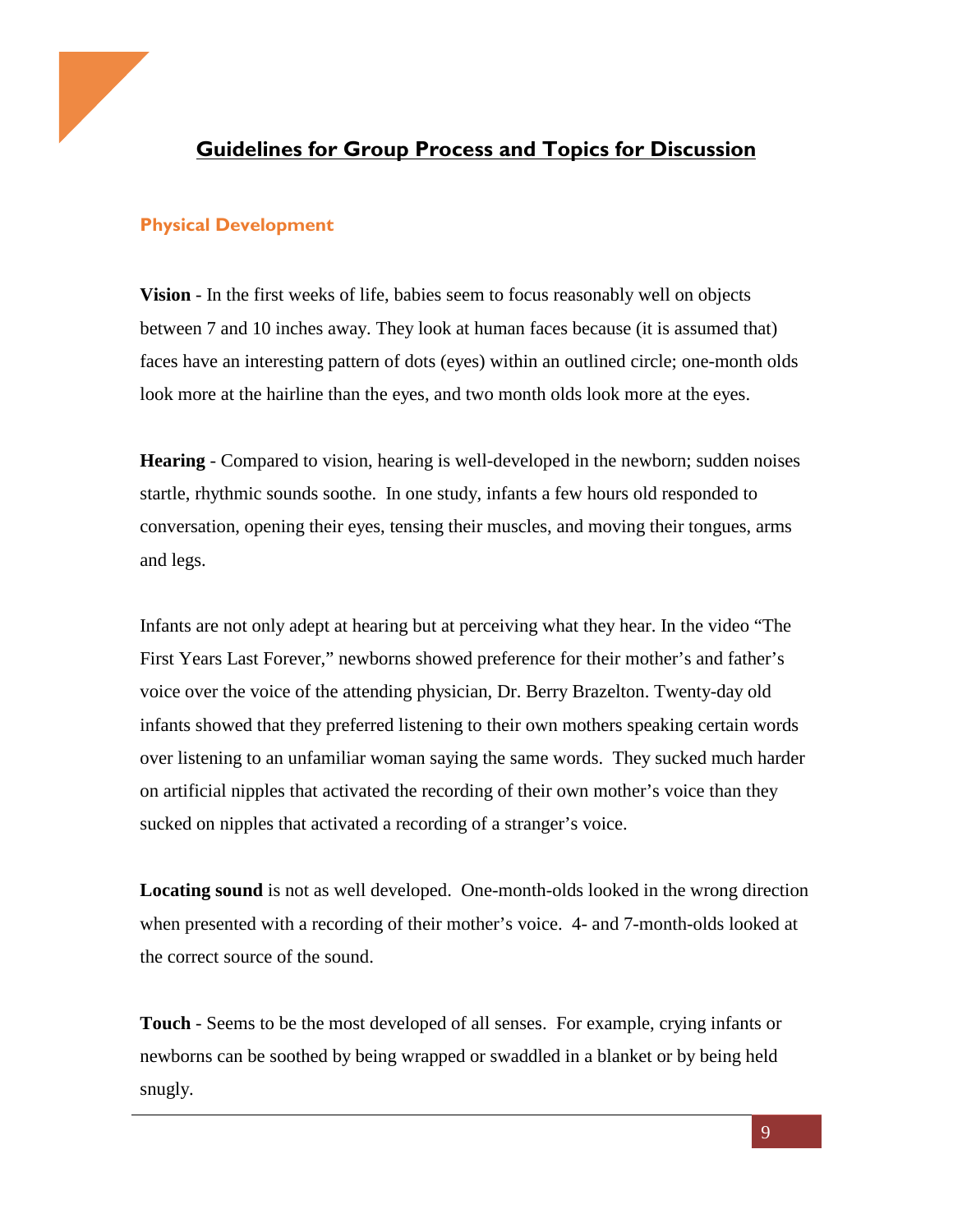**Taste** and pain are poorly developed. Newborns do prefer sweet/mild to sour and cry for a moment when their heel is pricked for a blood test, but these senses are more developed in the older infant.

**Smell** - Infants have a good sense of smell at a very young age. Not only do infants turn away from smells like vinegar or ammonia, but breast-fed babies are more quickly roused from sleep by the smell of a cloth that their mother has worn under her bra than by the smell of a cloth worn by another breast-feeding mother.

#### **Coordinating Perceptual and Motor Skills**

Example: By four months, infants try to grasp objects dangled in front of them. As infants learn to distinguish one shape, sound, or tactile sense from another and to coordinate information from the various senses, they become able to recognize people and to mentally connect faces, voices, and hair texture. Mother and father become human beings, rather than simply isolated stimuli.

One experiment showed that 6-month-old infants are able to recognize the similarities and the differences between a photograph of a wooden object and the object itself. This finding suggests that "reading" a book to an infant by pointing to the pictures in an activity a 6-month old could appreciate.

#### **Motor Development**

Crawling is learned first before creeping, that is, lying on their stomachs and pulling themselves ahead with their arms. Creeping, which involves the coordination of arms and legs, comes later, sometimes as early as 5 months, for others as late as 12 months. Some babies do not creep at all; they scoot along the floor or go on all fours without knees or elbows touching the ground.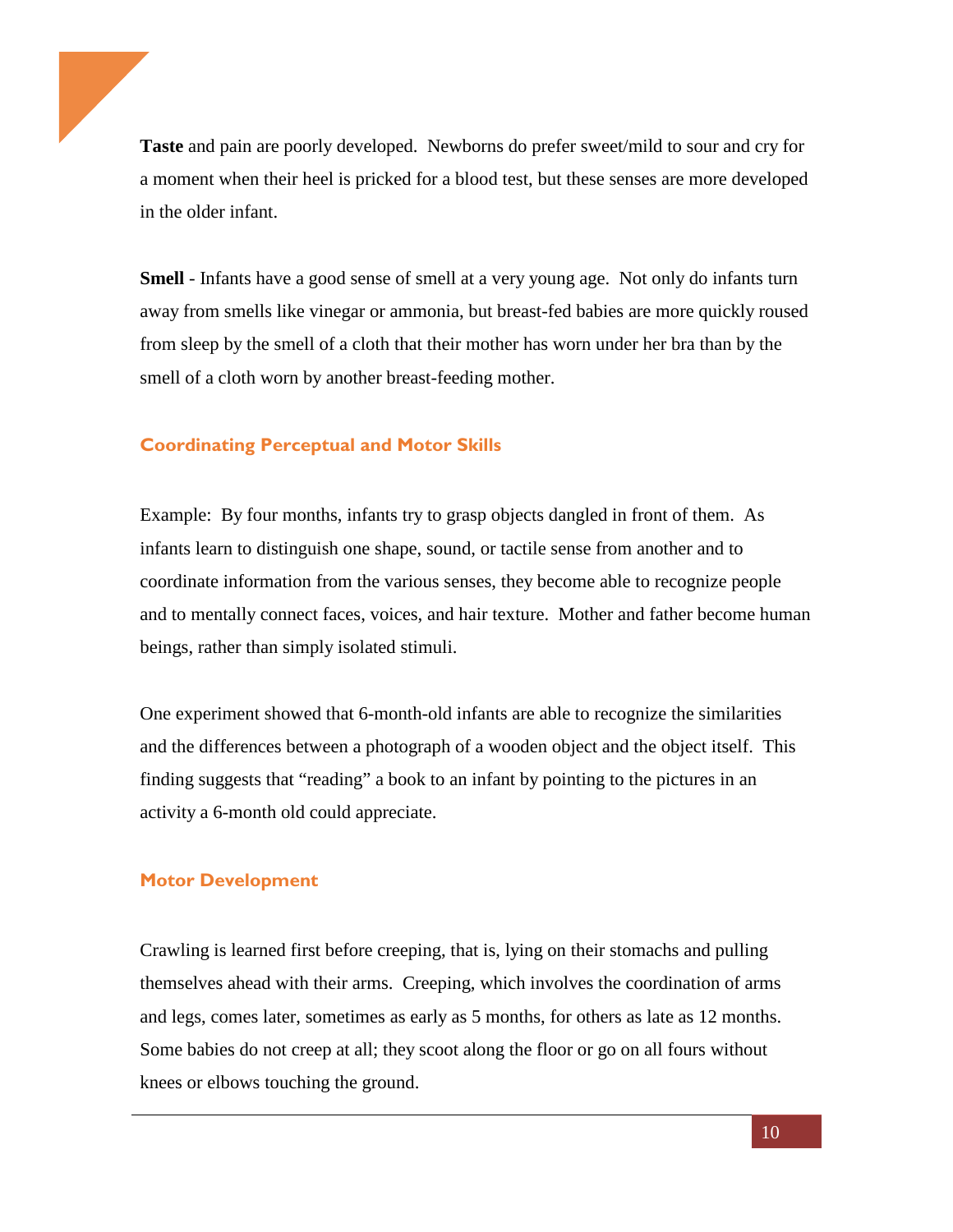

# **Psychological Development of Infants and Toddlers**

# **What to Expect at Different Stages of Development**

- **1.** Discuss feeding, sleeping, fussy periods, communication, thumb-sucking and pacifiers during the early weeks of an infant's life. (**Reference:** Handout: "The Touchpoint Model of Development" Also see pages 62-64 in *Touchpoints: Birth to Three: Second Edition*
- **2.** View the last 5 sections of the DVD "The First Years Last Forever." Hosted by Rob Reiner (20 minutes) [Optional]
- **3.** Open discussion of participants' responses to the DVD: or further discussion of Brazelton's "Touchpoint Model of Development," especially changes that occur between 6 and 8 weeks, and around four months, seven months, and nine months.

# *15-MINUTE BREAK*

# **Patterns of Attachment**

**References:** Chapter 5 "How We Attach: Relationships between Children and Parents" from *[Parenting from the Inside-Out.](https://www.amazon.com/Parenting-Inside-Out-Self-Understanding-Anniversary/dp/039916510X/ref=sr_1_3?s=books&ie=UTF8&qid=1530133423&sr=1-3&keywords=parenting+from+the+inside+out)* (pages 101-131) and "What Is Your Attachment Style?" by Dr. Lisa Firestone www.psychalive.com.

Describe the four attachment patterns that develop between parent and child; explain how these patterns are related in many ways to different adult attachment patterns: secure, dismissing, preoccupied, and unresolved (fearful/avoidant)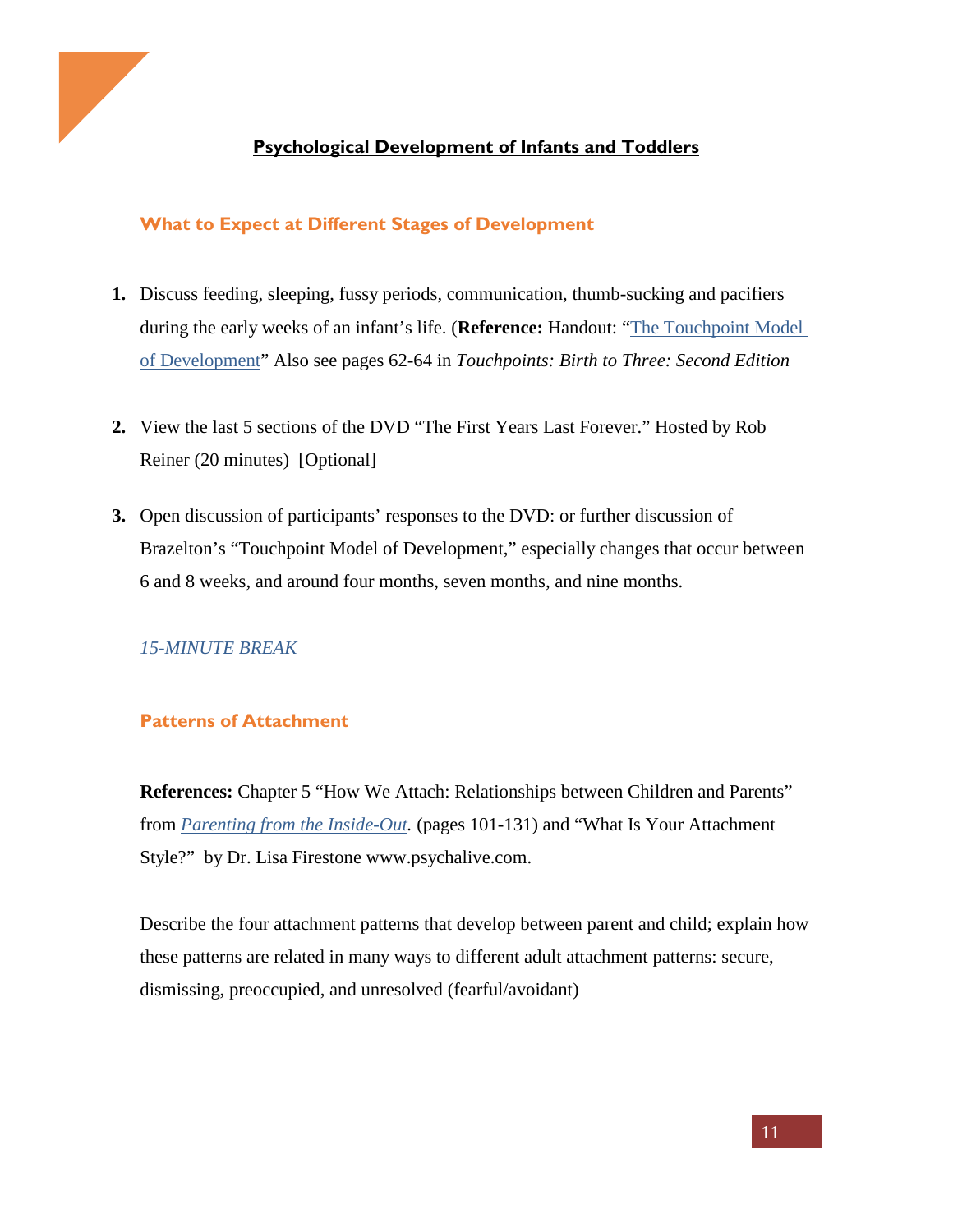### **What is attachment and why is it important?**

Attachment refers the particular way in which you relate to other people. The attachment pattern you formed with your parent or primary caregiver developed at the very beginning of your life, during your first few months. Once established, it is a pattern that can stay with you and often plays out today in how you relate in [intimate relationships](http://www.psychalive.org/category/alive-to-intimacy/) and in [how](http://www.psychalive.org/category/alive-to-parenting/)  [you parent your children.](http://www.psychalive.org/category/alive-to-parenting/) Understanding your style of attachment in your couple relationship is helpful because it offers you insight into how you felt and developed in your childhood.

In addition, developing a "coherent narrative" of your early relationship experiences can help clarify any unresolved relationship issues or trauma from your childhood that may be limiting you today as an adult and as a parent. "Making sense" of your past, especially your early attachment relationships by exploring the emotions associated with them can help you resolve early trauma, (both big T and small t trauma). This exploration, in turn can help you develop a secure pattern of attachment with your infant.

#### **Early Attachment Patterns**

Young children need to develop a relationship with at least one primary caregiver in order for their social and emotional development to be based on security. Without this attachment, they may suffer [psychological](http://en.wikipedia.org/wiki/Psychological) and [social](http://en.wikipedia.org/wiki/Social) impairment. During the first year, how the parents or caregivers respond to their infants, particularly during times of distress, establishes the types of patterns of attachment their children form. These patterns will go on to guide the child's feelings, thoughts and expectations as an adult in future relationships.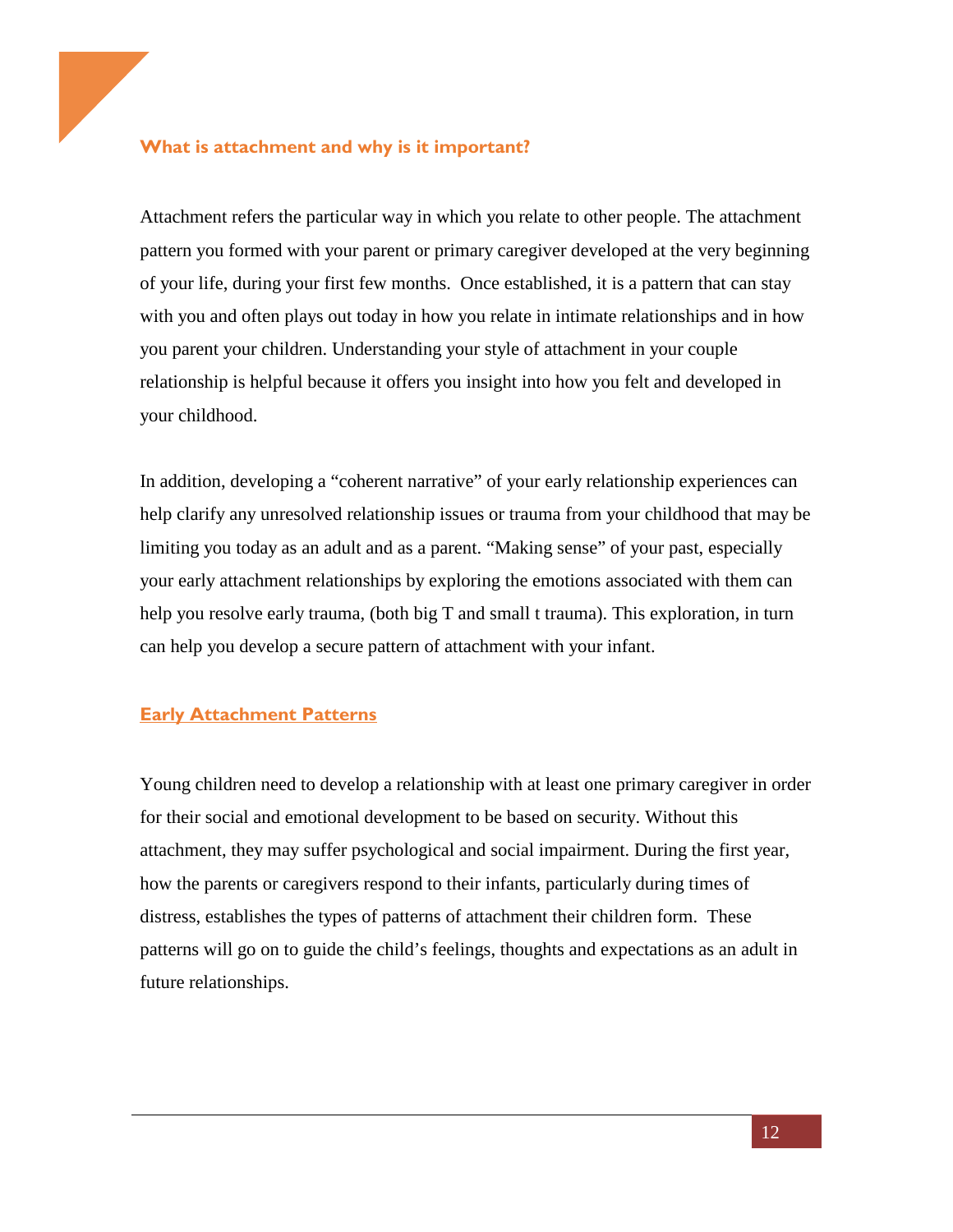#### **Secure Attachment (50% to 60% of the population)**

Ideally, from the time infants are born and up to two years of age, they develop an emotional attachment to an adult who is attuned to them, that is, who is sensitive and responsive in their [interactions](http://en.wikipedia.org/wiki/Social_interaction) with them. It is vital that this attachment figure remain a consistent caregiver throughout this period in a child's life. During the first year, children begin to use the adult as a secure base from which to explore the world and become more independent. Children who have this type of relationship are in a *secure attachment to their parent.* Dr. Dan Siegel emphasizes that in order for a child to feel securely attached to their parents or care-givers, the child must feel safe, seen and soothed.

#### **Avoidant Attachment: (20%-30% of the population)**

In an avoidant attachment, the parent may meet the child's basic needs, but he or she will have trouble responding to the child on an emotional level. They often have little or no response when a child is hurting or distressed. For the child, the parent may feel like an "emotional desert."

Children in this situation learn that the best way to get their needs met by their parent is to act like they don't have any. They adapt by becoming removed from their emotions , suppressing their wants and needs, and developing a pseudo-independent t stance, (i.e. I can take care of myself). This early lack of emotional closeness can make it hard for children to be in touch with their own wants, desires, and needs on a conscious level. However, research shows that these children are still experiencing anxiety on a physiological level during separation experiences.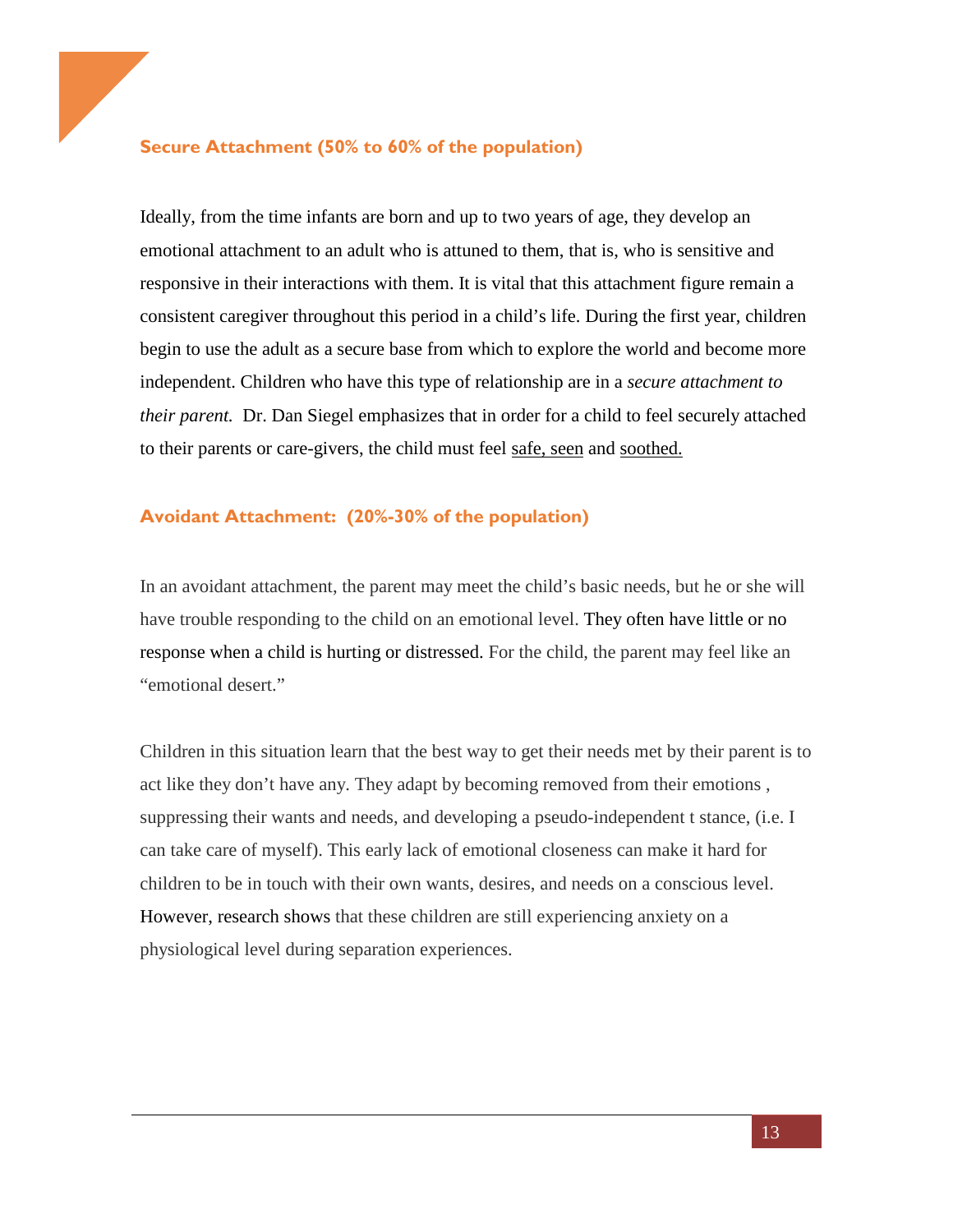## **Ambivalent/Anxious Attachment: (15% of the population)**

Children may form an anxious attachment when they have a parent who is sometimes there for them but sometimes isn't. These parents tend to be intermittently available or rewarding, then inexplicably unavailable and misattuned, leaving the child confused and frustrated. Parents who form this style of attachment may regularly (though unintentionally) look to their kids to meet their needs instead of vice versa. They tend to mistake emotional hunger, primitive feelings and needs left over from their own childhood, for genuine feelings of love.

Behaviors based on emotional hunger drain the child and act as an unfulfilling substitute for real love and nurturance. As a result, the child may feel clingy, desperate, or anxious around the parent who isn't meeting his or her emotional needs. These children grow up believing that they have to always be vigilant and attentive in relationships to get their needs met.

# **Disorganized Attachment: (5%-10% in population – 80% in clinical populations)**

A disorganized attachment pattern can form when the parent is frightening to the child or when the parent is frightened by the child. In this scenario, the parent reacts unpredictably. For example, the parent may at one moment laugh and reward a certain behavior and, at another, explode with anger at the same behavior. Because of this erratic and unpredictable way of acting, children have no organized strategy to get their needs met. They experience fear without solution. They want to go to their parent for safety, but the closer they get, the more fear they feel. In these situations, they may dissociate from themselves, their bodily sensations and feelings. They detach from what is happening to them: what they are experiencing is blocked from their consciousness.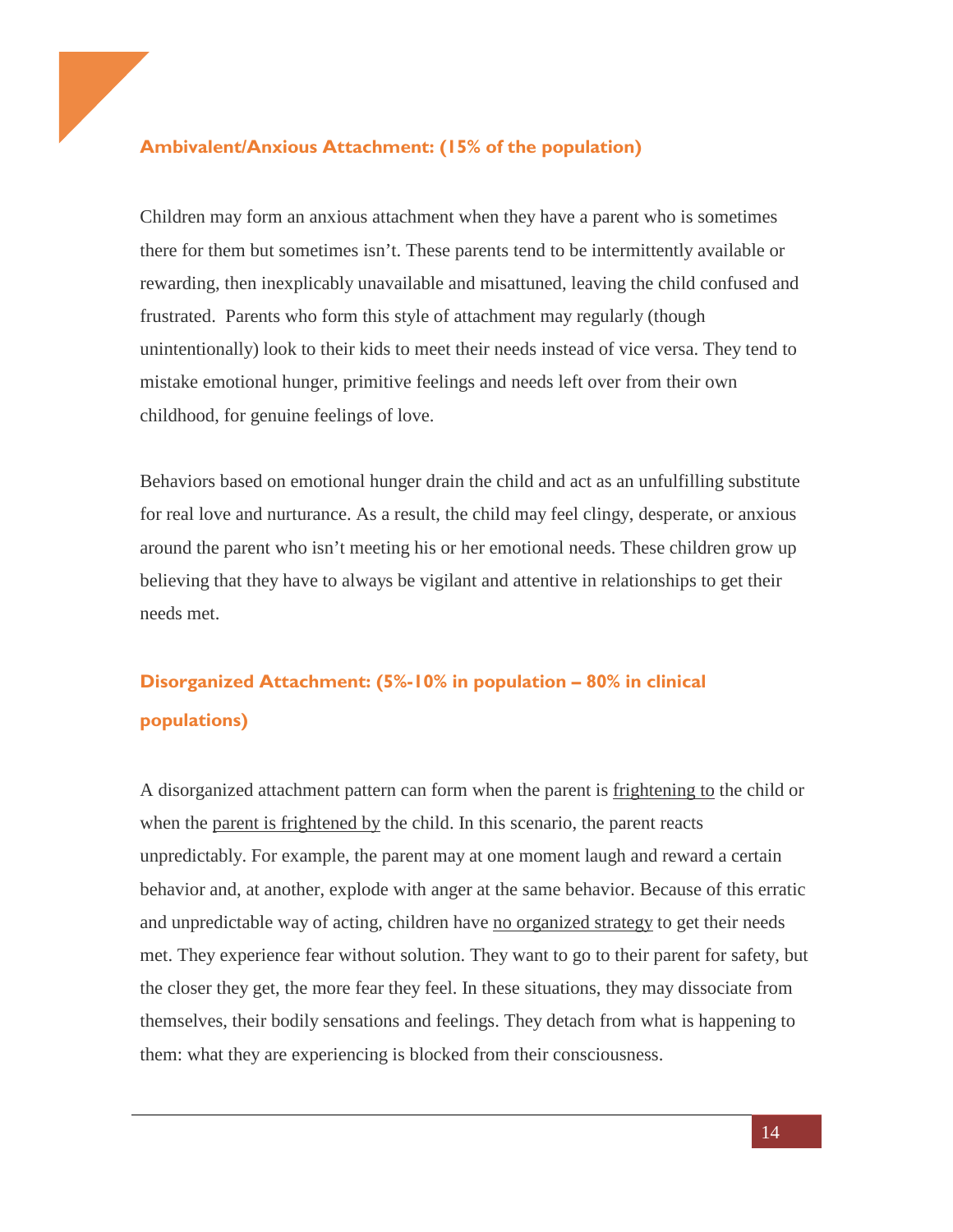These children often display emotional turmoil and a confusing mix of behaviors, because they lack a basic feeling of safety. They tend to grow up believing that others are dangerous and will hurt them, but feel that they desperately need others.

## **Adult Attachment Styles**

## **Secure Attachment Style in Adulthood**

People who formed secure attachments in childhood tend to have *secure* attachment patterns in adulthood. They are more differentiated, that is, better able to "be themselves" maintain their point of view about themselves, others and the world, when in the company of other people, than individuals who have insecure attachment styles. . They have a strong sense of themselves and a desire for close associations with others. Their lives are balanced: they are both secure in their independence and in their close relationships.

#### **Dismissive Attachment Style – Adult version of avoidant attachment pattern**

Those who had avoidant attachments in childhood most likely have *dismissive* attachment patterns as adults. They are cerebral and not in touch with their feelings, wants, and needs. Their typical response to conflict and stressful situations is to avoid them by distancing themselves. They tend to be emotionally removed from themselves and others. They may struggle with intimacy and have a hard time being vulnerable or showing any dependence on others. They often ward off partners' attempts to be close, experiencing them as "needy." They may also have difficulty remembering much from their childhood, and they may see early experience as having no impact on who they are as an adult.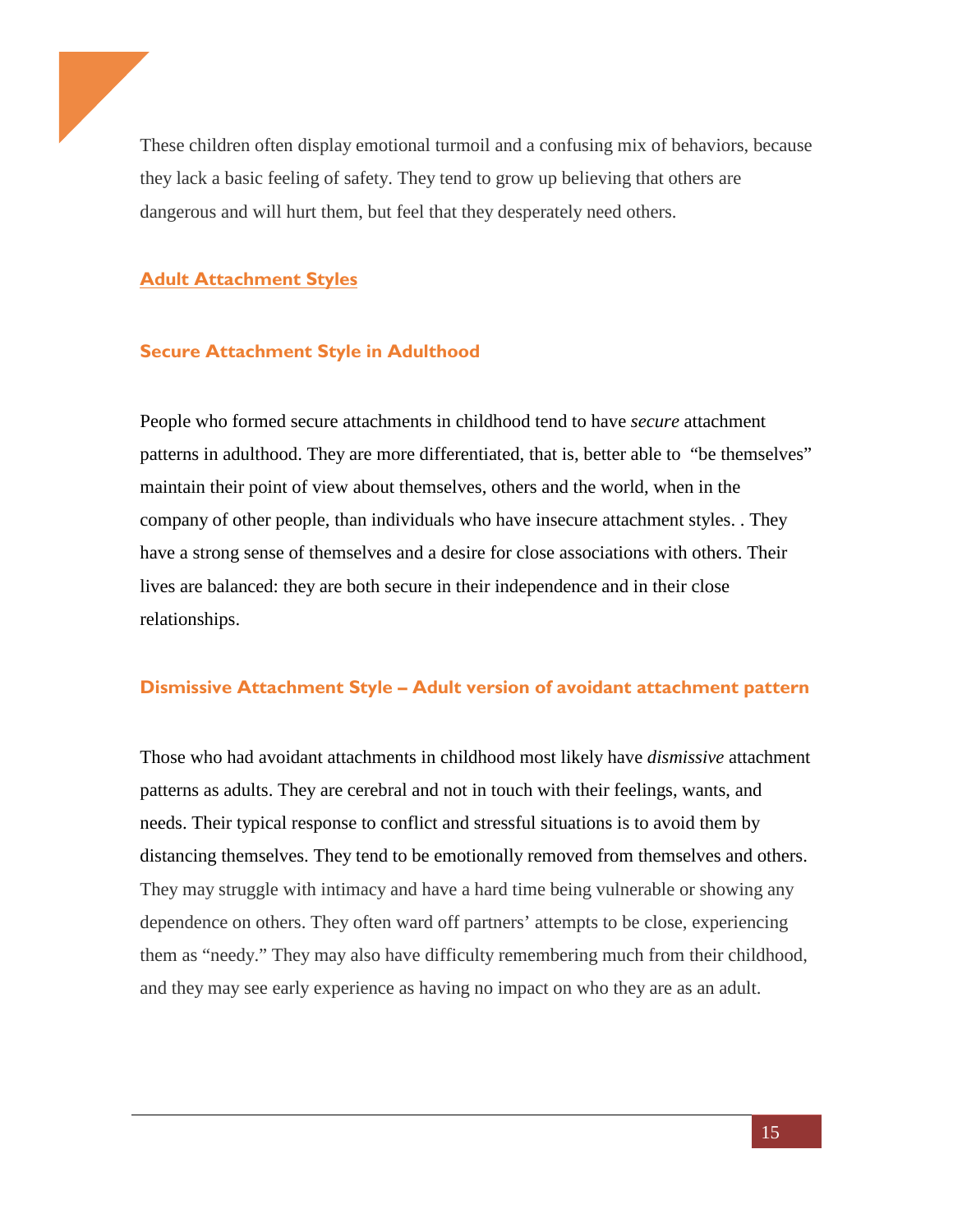### **Preoccupied Personality – Adult version of anxious attachment pattern**

Children who have an ambivalent/anxious attachment often grow up to have *preoccupied* attachment patterns. As adults, they are insecure and need reassurance that they will be accepted and loved. They seek approval and reassurance from others, yet this rarely relieves their doubt about being loved and cared for. In their relationships, deep-seated feelings that they are going to be rejected make them worried and not trusting. This drives them to act clingy and overly dependent with their partner. These people's lives are not balanced: their [insecurity](https://www.psychalive.org/how-to-overcome-insecurity/) leaves them turned against themselves and anxious in their relationships.

#### **Fearful-Avoidant Personality: adult version of disorganized attachment**

People who grew up with disorganized attachments often develop *fearful-avoidant*  patterns of attachment. They have no organized strategy in relation to getting their needs met or to feel safe, seen, and soothed by another person They may feel desperate or clingy when someone pulls away, then aloof and withdrawn when someone comes toward them. Because they struggle with poor social or emotional regulation skills, they may find it difficult to form and sustain solid relationships. And because of their negative early life experiences, they may see the world as an unsafe place.

#### **If time allows, view PsychAlive YouTube clips:**

**A. Dr. Dan Siegel on [Optimal Attachment](https://www.youtube.com/watch?v=_XjXv6zseA0) B. Dr. Dan Siegel on [Avoidant Attachment](https://www.youtube.com/watch?v=qgYJ82kQIyg) C. Dr. Dan Siegel on [Ambivalent Attachment](https://www.youtube.com/watch?v=nGhZtUrpCuc) D. Dr. Dan Siegel on [Disorganized Attachment](https://www.youtube.com/watch?v=rpQtPsuhLzc)**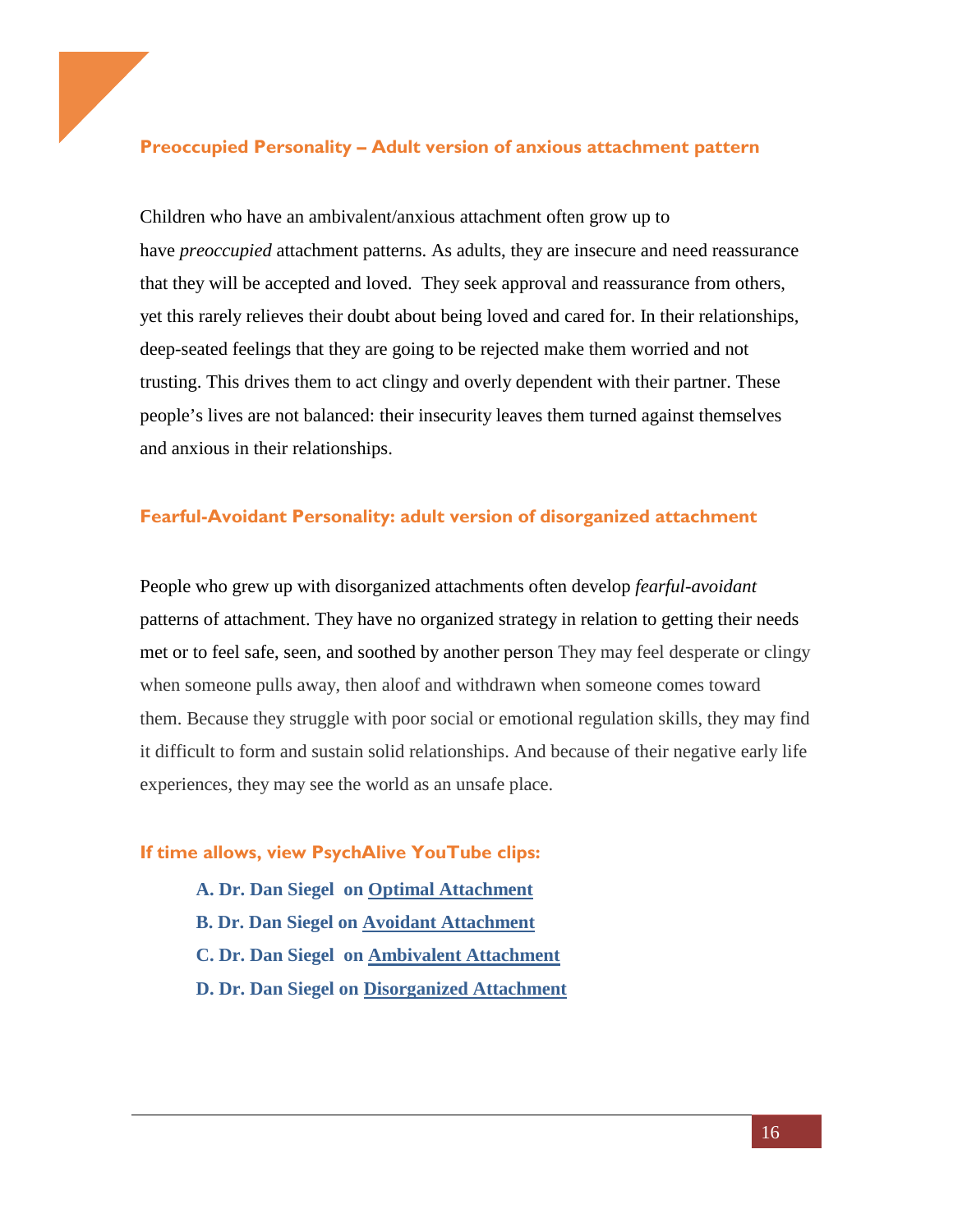**Describe** the videotaped interviews with parents who have explored their early attachment history as well as the relationship they have today with their children.

#### **View video excerpts**

Watch **["Excerpts from Interviews with](https://vimeo.com/278073533/0c9ca3436f) Parents**" who were asked the following questions by Dr. Lisa Firestone:

- **1.** What was your childhood like?
- **2.** Did you have someone you could go to, to feel safe?
- **3.** Do you have a feeling of wanting to give to your child what you didn't get?
- **4.** What is the biggest challenge you've had as a parent?

\*\*\*\*

Open discussion of participants' reactions to the interviews with these parents.

Ask participants to think of three adjectives or words that reflect their relationship with one of their parents. They can try to think back as far as they can remember in their childhood.

Next, ask participants to think of a memory or an incident that illustrates one of the adjective or words they chose. Ask if they would like to share these memories with others in the class (**see Objective #4 on page 16 in [Parents Workbook\)](https://ecourse.psychalive.org/wp-content/uploads/2018/04/Parents-Workbook-1.pdf)** 

Begin a discussion with participants about the possibility of forming an ongoing group for support and further learning, for example using the PsychAlive E-course "Making Sense of Your Life" with Lisa Firestone and Dan Siegel, and for a baby-sitting exchange.